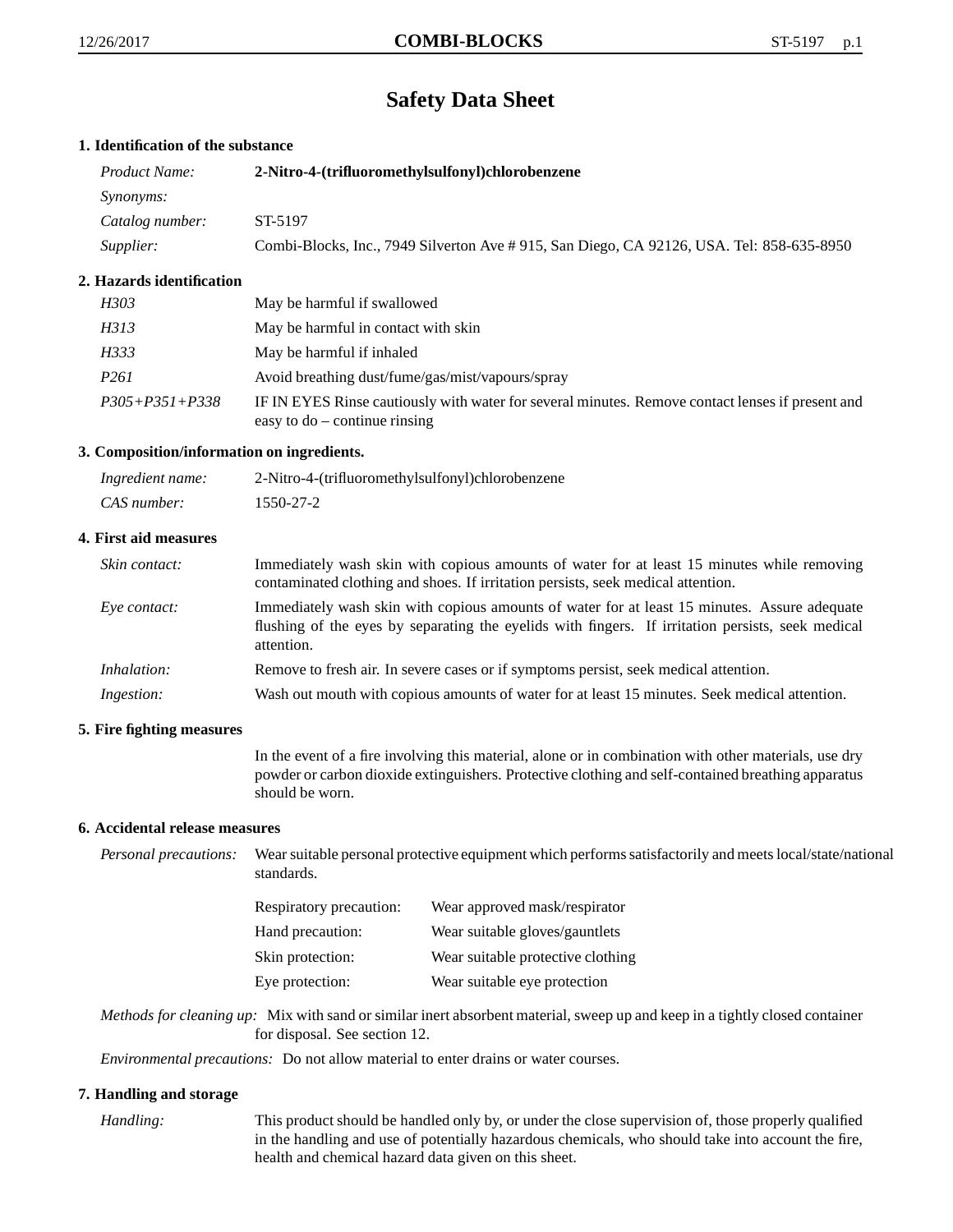*Storage:* Store in closed vessels.

## **8. Exposure Controls / Personal protection**

*Engineering Controls:* Use only in a chemical fume hood. *Personal protective equipment:* Wear laboratory clothing, chemical-resistant gloves and safety goggles.

*General hydiene measures:* Wash thoroughly after handling. Wash contaminated clothing before reuse.

## **9. Physical and chemical properties**

| Appearance:           | Not specified      |
|-----------------------|--------------------|
| <i>Boiling point:</i> | No data            |
| Melting point:        | No data            |
| Flash point:          | No data            |
| Density:              | No data            |
| Molecular formula:    | $C_7H_3ClF_3NO_4S$ |
| Molecular weight:     | 289.6              |

## **10. Stability and reactivity**

*Conditions to avoid:* Heat, flames and sparks. *Materials to avoid:* Oxidizing agents. *Possible hazardous combustion products:* Carbon monoxide, nitrogen oxides, hydrogen chloride, hydrogen fluoride, sulfur oxides.

## **11. Toxicological information**

*Acute toxicity:* May be harmful if swallowed. May be harmful in contact with skin.

*Skin irritation/corrosion:* May be harmful in contact with skin.

*Eye damage/irritation:* No data available.

*Respiratory or skin sensitization:* No data available.

*Germ cell mutagenicity:* No data available.

*Carcinogenicity:* No classification data on carcinogenic properties of this material is available from EPA, IARC, NTP, OSHA or ACGIH.

*Reproductive toxicity:* No effects known.

*Specific target organ system toxicity - repeated exposure:* No effects known.

*Specific target organ system toxicity - single exposure:* No data available.

*Aspiration hazard:* No data available.

*Additional information:* To the best of our knowledge, the chemical, physical and toxicological properties of this substance have not been thoroughly investigated.

## **12. Ecological information**

*Toxicity:* No data available.

*Persistence and degradability:* No data available.

*Bioaccumulative potential:* No data available.

*Mobility in soil:* No data available.

*Result of PBT and vPvB assessment:* PBT: Not applicabel. vPvB: Not applicable.

*Other adverse effects:* No further relevant information available.

## **13. Disposal consideration**

Arrange disposal as special waste, by licensed disposal company, in consultation with local waste disposal authority, in accordance with national and regional regulations.